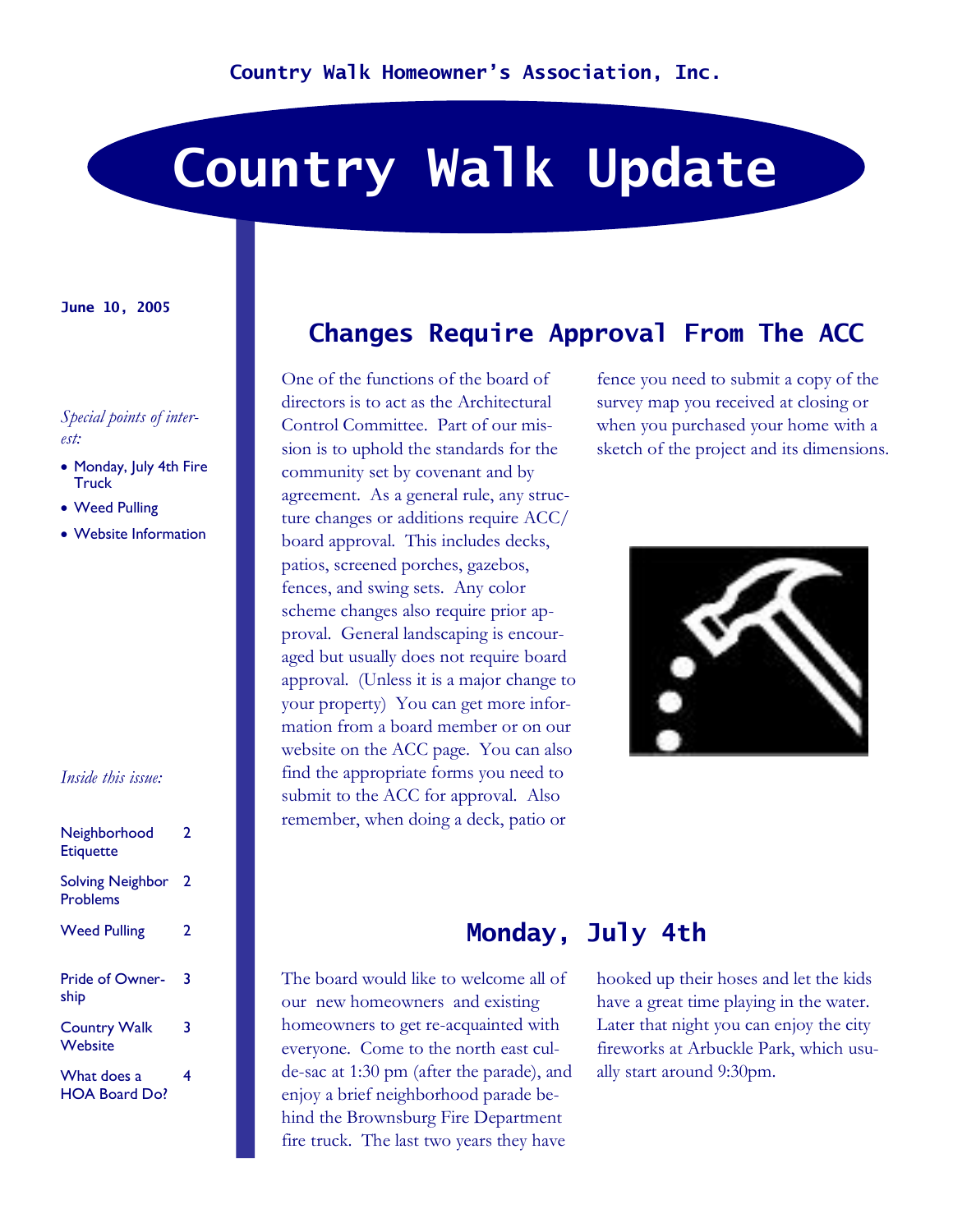# **Neighborhood Etiquette**

- Don't throw trash (including grass clip pings) in the ponds or on the street.
- Don't play music loudly or late at night, remember sound travels long distances.
- $\blacksquare$  Don't allow your pets to wander freely throughout

the subdivision.

- Don't store your boat, boat trailer, or recrea tional vehicle on the street. (this is not allowed per our covenants)
- $\blacksquare$  Maintain your property in good condition.

## **Steps in Solving a Problem With Your Neighbor**

- $\blacksquare$  Talk to your neighbor in a non-confrontational, friendly, manner (remember there are always two sides to every issue).
- $\blacksquare$  Explain the problem and ask for their help.
- $\blacksquare$  Listen to their side of the issue.
- Try to work out a solution or compromise.

# **Weed Pulling Extravaganza**

Over the past few years we have had several volunteers assist in pulling weeds in the com mon area flower beds and around the trees.

The weeds have arrived, and we have sched uled Saturday, June 25th at 8:30 AM to meet as a community and help pull the weeds. It would be nice to get about 15-20 people helping so we can get everything looking good in a quick amount of time. Last year we had a great

group of people help and we were finished in about 2 hours.

Please meet at the gazebo promptly at 8:30 AM, and bring trash bags, gloves, kids, neighbors and cold water. Keeping the weeds at bay not only looks nicer

but it also helps maintain or grow our property values. We look forward to seeing you there!

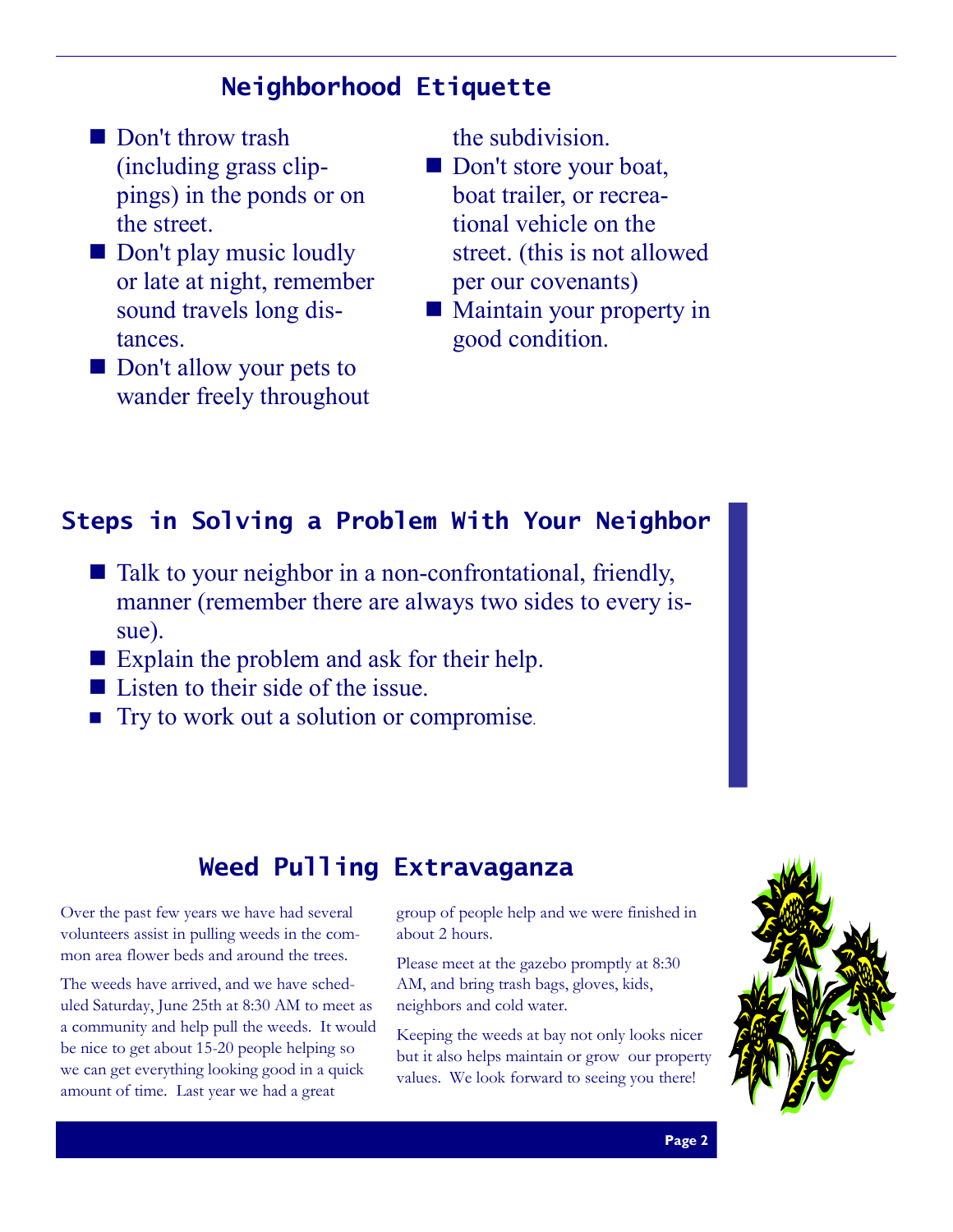# **Pride of Ownership**

You know the house when you walk or drive by. It's the one where the gar- bage cans don't sit out every week several days after trash day. It's the one where you don't look for sheep to start grazing because the lawn remains un-mowed and its gone to seed. The owners try to park in their garage or at least on the driveway whenever possible. The trim always seems to have a fresh coat of paint. The lawnmower or grill doesn't sit in the front of the garage for weeks at a time. Thanks to all of you who take pride in your home. The whole neighborhood appreciates it!



## **Our Website "www.countrywalkhoa.net"**

The Country Walk Homeowner's Association sponsors a website for the convenience of each of the homeowners and any guests looking for more information. One can find the latest news, the

most recent financial updates, ACC guidelines, local website links, homes

for sale and more. Occasionally, emails are sent when new items are added to the website. Everyone who is <sup>a</sup> homeowner can sign up to receive these emails. Go to our home page and hit the link to go to the sign up form.